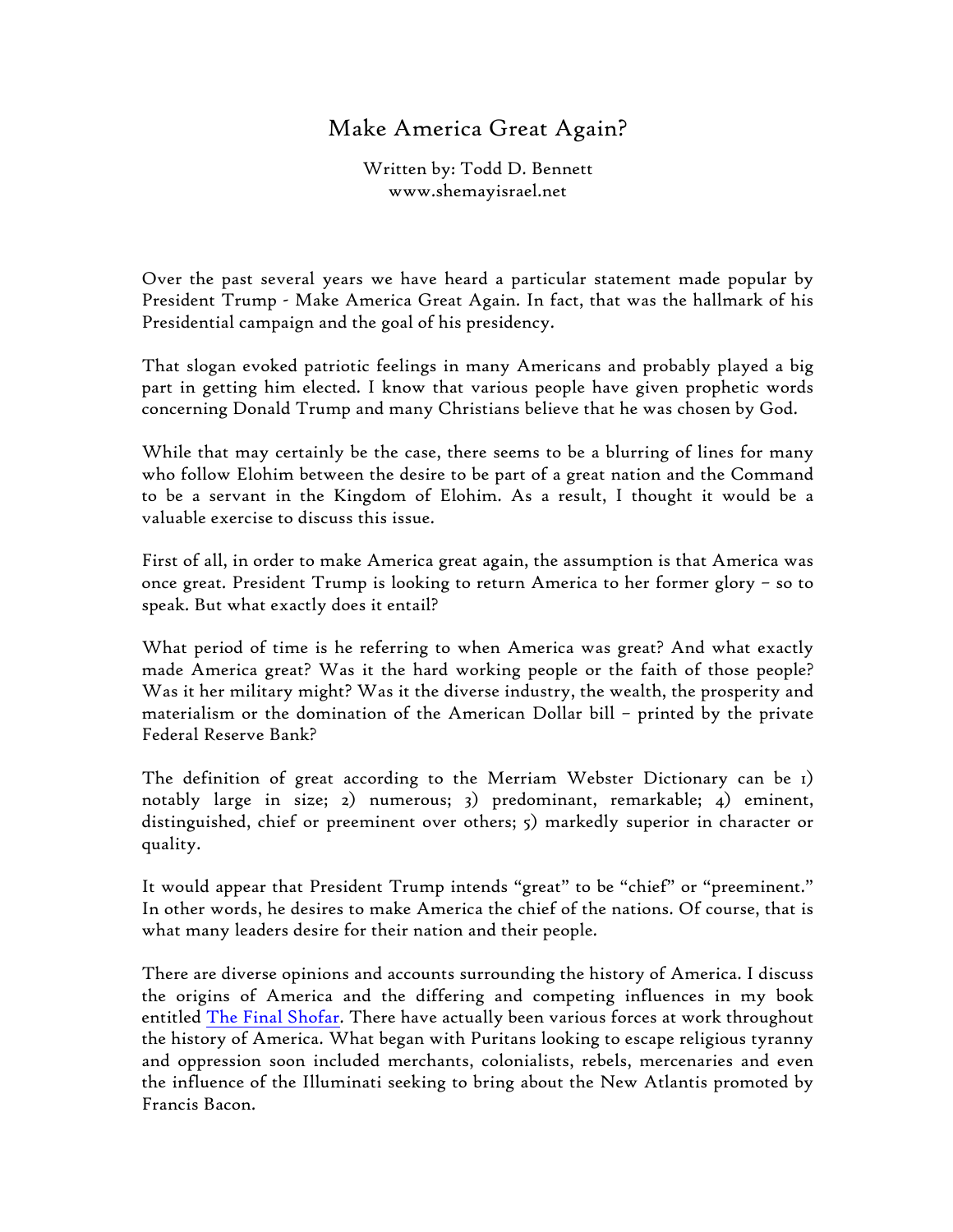Now there are arguments to be made that America has been a force for good in the world. At the same time, there are arguments to be made that America has been a force for evil in the world. So whether America was ever great is a discussion or debate for another time and it's not my goal to promote or disparage the Country that I grew up in.

I am certainly thankful for the opportunities that I have had, but there is no doubt that what was good about America is quickly diminishing. It should be evident to anyone with spiritual understanding and discernment that America is currently not so great.

The financial and political systems have been deeply corrupted. It is impossible to repay the enormous debt of this country that continues to incur debt, just to pay the interest on the debt. The population of the country is sickly, resulting in the call for universal health coverage.

America is plagued by pornography, opioid drug use, alcohol abuse as well as deviant and illicit sex. The family structure has broken down and even when people do get married – at least half of those marriages end in divorce. I could go on and on, but what I think is one of the most tragic problems with America is the mass killing of unborn children. Their innocent blood surely cries out to the heavens.

Clearly things are bad and getting worse and all you need to do is read Deuteronomy 28 to see that America has all of the signs of a nation under the curse of Elohim. America is headed in the wrong direction, but the solution may not be to make America great again as many envision "great."

We already looked at the common usage and definitions of the word "great" and the word "great" is often equated with success. What many people love about America is the idea that they can become successful through hard work, building a business, career advancement. acquiring wealth and material goods. In fact, the wealth and high standard of American culture is what has made America a beacon to the world. Sadly, success in the eyes of the world is not necessarily success in the eyes of Elohim.

Here is how the Scriptures tell us to achieve success. "*This Scroll of the Torah shall not depart from your mouth, but you shall meditate in it day and night, that you may observe to do according to all that is written in it. For then you will make your way prosperous, and then you will have good success*." Joshua 1:8

So the Torah is at the center of a nation's success. Yisrael was supposed to obey and teach others the Ways of YHWH, but they failed. Their leadership failed to provide a righteous example and the Kingdom was divided into the Northern Kingdom and the Southern Kingdom. The Northern Kingdom immediately built pagan images and set up a false worship system. Eventually, they started experiencing the progressive punishment for their sins through the Kingdom of Assyria.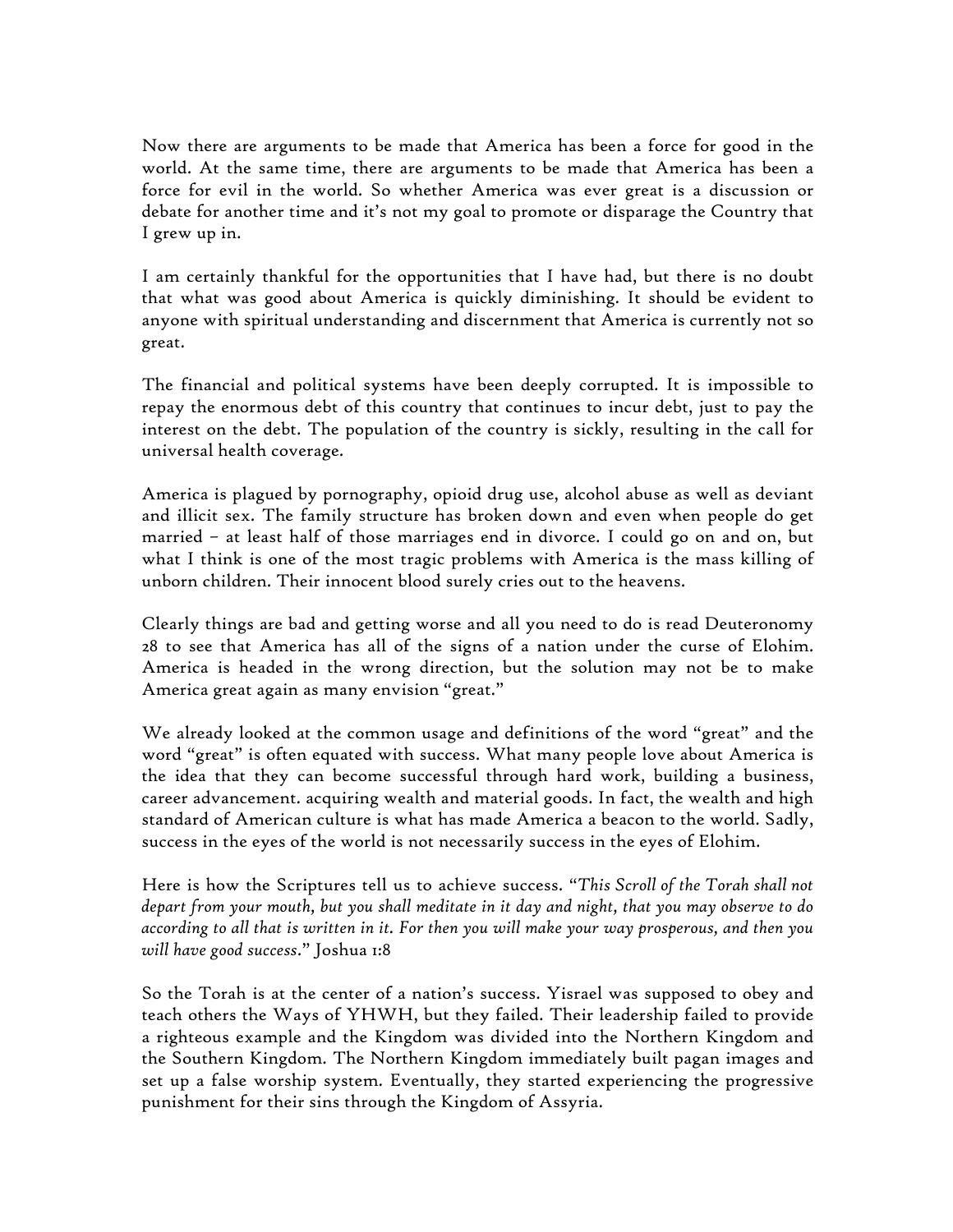Isaiah records their response to those incursions by the Assyrians. "*The bricks have*  fallen down, but we will rebuild with hewn stones; The sycamores are cut down, but we will *replace them with cedars*." Isaiah 9:10 The text reveals that these words were spoken "*in pride and arrogance of heart*." Isaiah 9:9

The people essentially thumbed their nose at YHWH and His judgment by stating that they would rebuild stronger than before. They said nothing about reflection, selfexamination and correcting their ways. It is important to understand that judgment is intended to turn people to YHWH. The House of Yisrael did not turn and, as a result, they were completely defeated and removed from the Covenant Land.

Some consider 9/11 to have been a wake-up call for America. Years ago, Jonathan Cahn presented a teaching called "The Harbinger" where he compared the response of the Northern Kingdom (The House of Yisrael) after the Assyrian invasion to the response of America after the  $9/11$  attacks. The conclusion was quite sobering.

Incredibly, when America received its wakeup call, the reaction was exactly the same as the House of Yisrael. Many leaders actually quoted Isaiah 9:10 and when President Obama signed the steel beam attached to the Freedom Tower he wrote: "We remember, We rebuild, We come back stronger!" That was a clear reference to Isaiah 9:10 and it expressed the same attitude.

The problem with this attitude fueling the "Make America Great Again" movement is that the emphasis is misplaced, at least for those who follow YHWH. Patriotism and nationalism place the focus on a country, instead of the Kingdom. They often involve pride instead of humility.

Now there is nothing wrong with desiring a safe and peaceful place to live and raise a family. The solution for a wayward nation is provided in the Scriptures and it involves the opposite response. The emphasis is on humility rather than pride. According to the Scriptures "*If My people who are called by My Name will humble themselves, and pray and seek My face, and turn from their wicked ways, then I will hear from heaven, and will forgive their sin and heal their land.*" 2 Chronicles 7:14

First of all, the people need to be called by the Name of YHWH – not some watered down version of God. If they are in His Kingdom and called by His Name then that means they are in a Covenant relationship with Him. The Covenant people are set apart from the Nations and represent the Kingdom of YHWH.

Seeking the face of YHWH and turning from their wicked ways is the very definition of repentance. The people need to call on the Name of YHWH, repent for not obeying Him and then walk in His ways.

Of course, this was the exact same message taught by both John and Yahushua. They both proclaimed: "*Repent for the Kingdom of Heaven is at hand*" Matthew 3:2 and 4:17